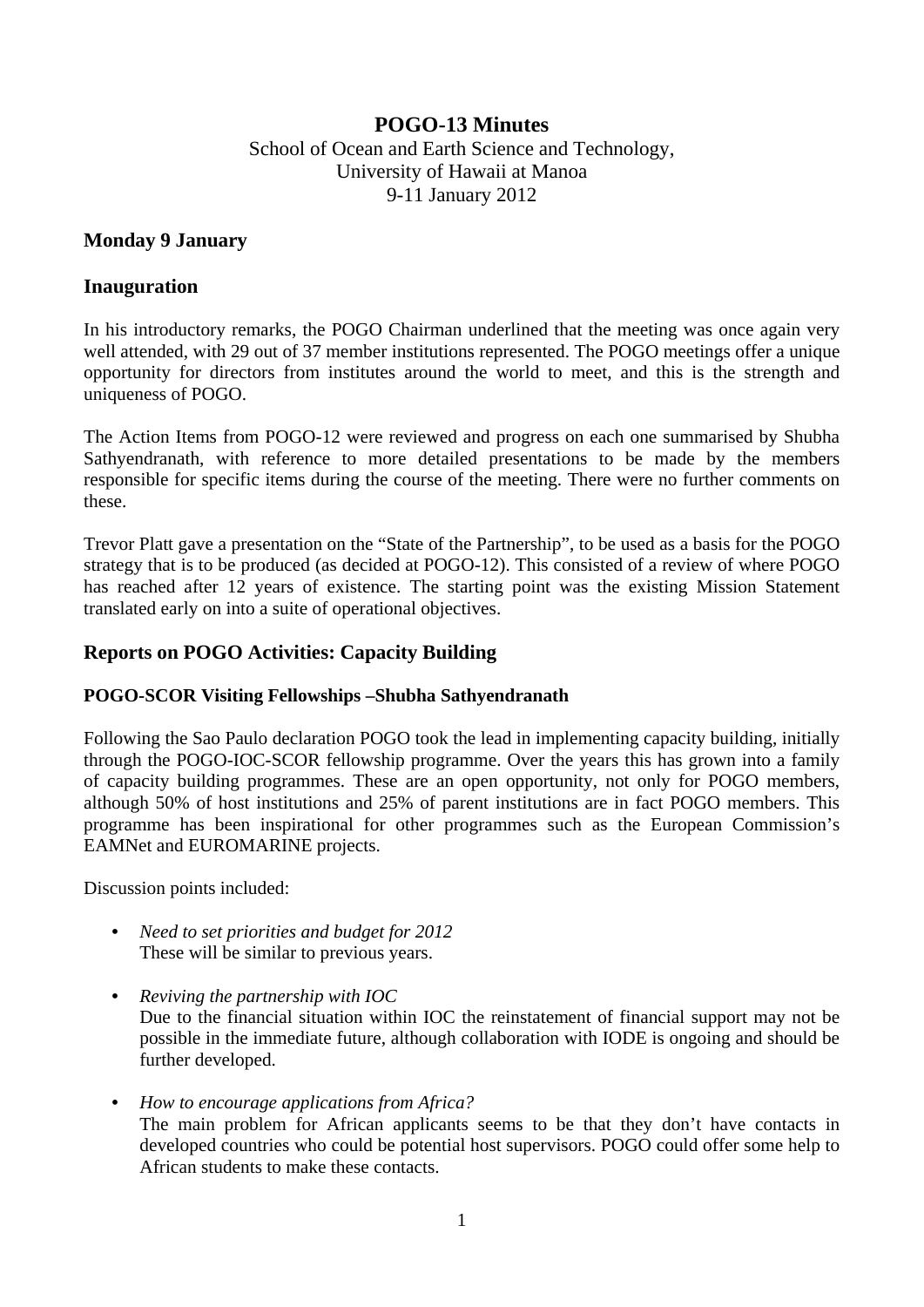- *Instigate AMT-type fellowships in partnership with other member institutions?*  To expand the AMT-type fellowships it would be useful for the POGO Secretariat to provide an information sheet to the members setting out the terms of the POGO-AMT collaboration and how it works.
- *Former fellows –should we track them down (they are the future)?*  Nippon Foundation money has to be spent on developing the NF-POGO alumni network, but POGO could invest additional funds to develop a network of SCOR-POGO and other trainees and bring them all together into a "super-network" of alumni.

## **POGO Visiting Professorships –Lisa Levin**

Lisa Levin and David Checkley were last year's POGO Visiting Professors. During their 6-month stay in Namibia, they spent time teaching at the University, set up a lecture series, and helped their hosts with the design of the new research vessel, and with ecosystem assessment and biodiversity monitoring. The field trips they organised for the students provided not only hands-on training but for some students it was their first opportunity to see the ocean! The professors also spent time on community outreach (museum, schools, business community).

Challenges included slow and limited communications and internet, limited and expensive equipment, limited and unreliable ship time and personnel. They had also planned to visit Angola but it proved impossible to obtain visas from Namibia. They also experienced set-backs and additional expenses related to theft.

Namibian marine research is faced with a lack of federal funding, with most funding coming from overseas, limited research training (MSc level mostly), a lack of incentive for faculty to conduct research, and insufficient travel and sea-going opportunities.

The benefits for visiting the professors to undertake such teaching and research visits include:

- Exposure to a new ecosystem
- Appreciation for global science and conservation challenges (e.g. phosphate mining without consulting fisheries ministry or conducting any assessment)
- Meeting new friends and collaborators.

Recommendations for future development of Namibian research include:

- Fellowships for qualified students to study abroad
- Internships for extended research opportunities focused on Namibia-specific research.
- Foreign mentors
- Preparation for undergraduate students (in math, English, writing, scientific method)
- Instructor preparation offer training classes (in Namibia) for the instructors and professors to enhance the teaching level
- Facilitate access to the internet and the scientific literature
- Build a system of recognition for UNAM faculty and NatMIRC staff that rewards research and publication, and student training
- Create degree programs that partner with foreign institutions
- Administer capacity building funds outside of Namibia, while involving Namibian scientists in the process.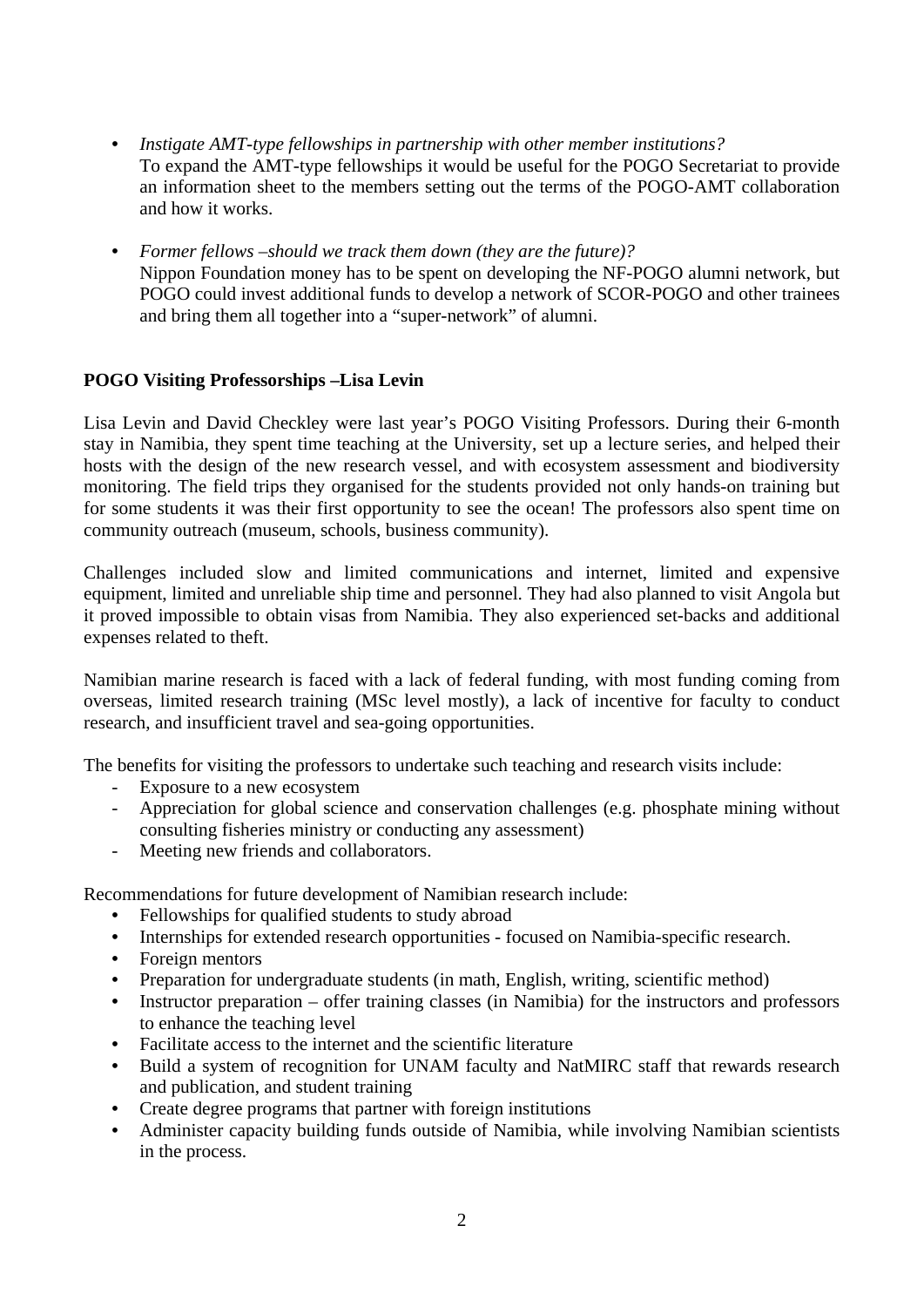## **NF-POGO Centre of Excellence (CofE) –Gerry Plumley**

The number of applicants increased initially but has been decreasing in the last couple of years, probably because applicants are becoming aware that it is a very competitive programme that allows no more than one student per country in any given year. A total of 20% of the scholars so far have been from Africa.

New modules include data management, maths and programming, and scientific writing. Occasionally students from developed countries have been included, to provide a greater diversity and networking opportunities.

Since 2009 there have been regional CofEs (Brazil, India), the next one (2013) possibly to be held in Thailand.

The CofE has been a strong step up from visiting professorship and fellowship programmes, and Bermuda/BIOS has proved to be an excellent location. The next step is the development of the NF-POGO Alumni Network for Oceans (NANO).

One of the strengths of the CofE has been that is very hands-on and "realistic" for developing country scientists. The students are exposed to state-of-the-art facilities but bearing in mind that developing countries can't afford these, it remains as practical as possible. Current CofE students have already been asking for help with writing proposals, which is encouraging. The lack of maths and statistics in ocean biology is a big problem everywhere so it is important for the CofE to encourage numerical literacy (need to find suitable lecturer for maths module).

The rule that only allows one student per country comes from the NF but if additional students could attend with their own funding (e.g. Brazilians) this could be accepted by NF and seen as valuable. BIOS has tried to get additional funding for the CofE to increase intake but this has failed so far. POGO members should continue to seek opportunities.

#### **NF-POGO Alumni Network for Oceans –Sophie Seeyave**

A Planning Meeting (funded by NF) took place in Oct 2010 to discuss the formation of an Alumni Network and possible Alumni Meeting. After the meeting NF-POGO awarded 2 fellowships to former scholars from the CofE to help the Secretariat (remotely) develop the Network. These fellowships proved to be very effective. Between Feb and Sept 2011, 209 Alumni were sent a questionnaire on their current education/ employment, publications, conferences attended, projects and other aspects of their career development. So far 128 out of 209 have returned the questionnaire, with a much higher response rates for the alumni of the Bermuda CofE (100%), and for the regional CofEs (77%). The information provided by the alumni has been entered in an Access database, and also added to the NANO website (www.nf-pogo-alumni.org) along with general information about the Network, an electronic newsletter (launched in September 2011 and managed by the alumni themselves) and links to NANO "friends", who are senior scientists supporting the network. The website statistics show that it receives on average 50 visitors per day, from 58 countries on 5 continents. One of the main goals of the network is to encourage and facilitate international collaboration and to set up joint research projects to be carried out by the alumni. A meeting was held in Abingdon, UK, in Sept 2011 to prepare proposals for these projects. Four regional proposals were prepared and submitted to NF in Dec 2011 for potential funding in 2012.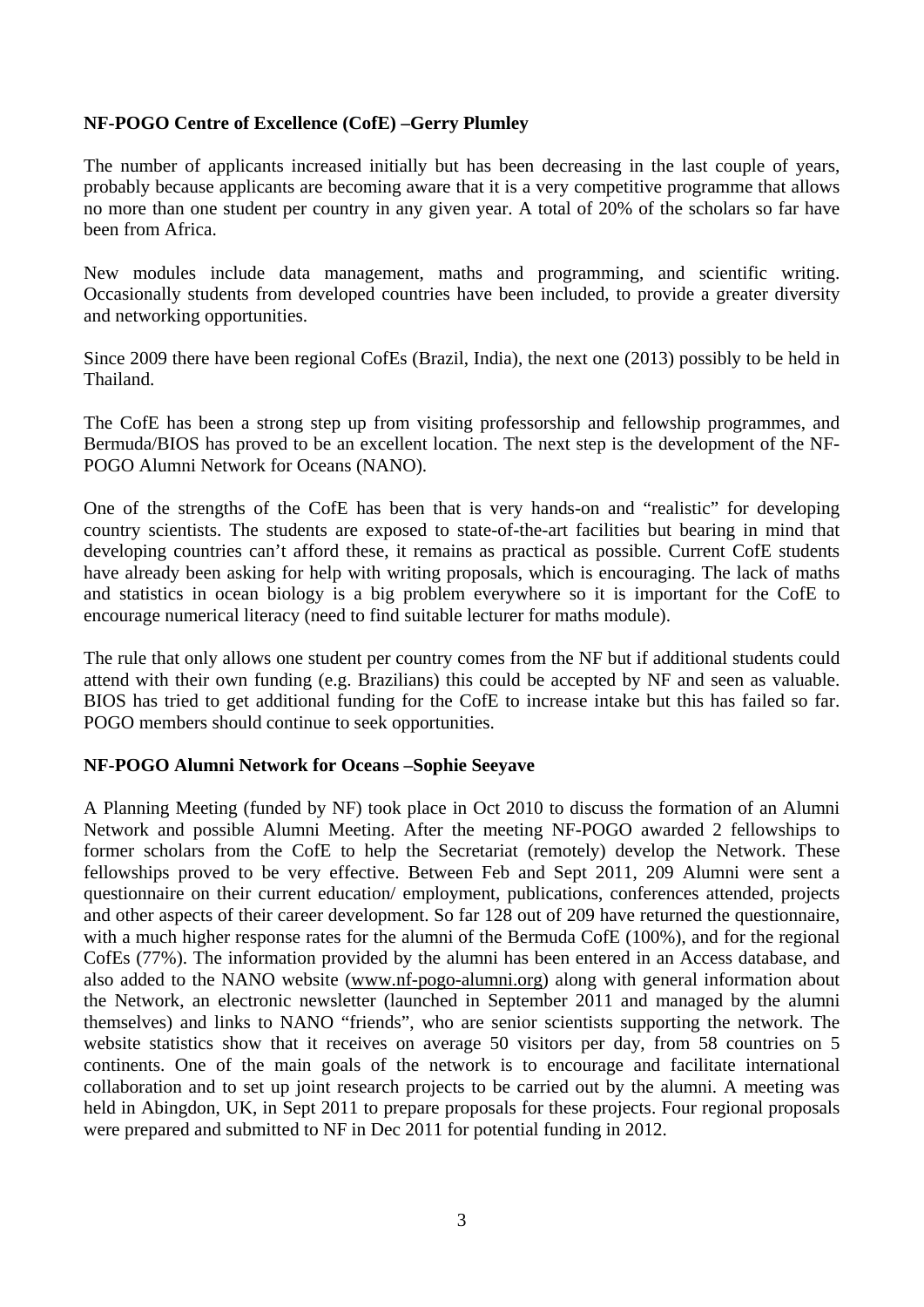Karen Wiltshire suggested linking graduate schools in Europe/US to POGO and linking the alumni lists from these to NANO. She also suggested creating a booklet of all alumni photos with short CVs (information that is on NANO website).

## **POGO-SCOR-IOC present and future collaborations in capacity building –Ed Urban**

There are many organisations conducting capacity building in marine science, with POGO, SCOR and IOC being the main ones. Ideally, each organisation should lead in a different area of interest, and cooperate with others where interests and approaches coincide. Therefore, occasional coordination meetings are needed between IOC, POGO and SCOR, and other organisations. Joint approaches to new funding sources should be considered. SCOR would like to see POGO and/or IOC finance some future coordination meetings (the last two were funded/organised by SCOR).

The 2010 meeting in Bremen recognised the need for a single source of information on summer schools and subsequently IODE developed the ocean summer schools website. In 1998 SCOR held a meeting to develop the idea for regional graduate schools in oceanography, but this has not yet been realised.

#### *General discussion on capacity building*

It was suggested that an effective way to move forward with IOC-POGO-SCOR collaboration would be to form a coordination committee.

Satish Shenoi announced that the Indian government has asked INCOIS to establish an international centre for operational oceanography. This was discussed at the IODE meeting and IOC agreed to be a partner. It represents a 33M USD investment from the Indian government. They plan to run 2-8 week programmes for short-term training (Indian Ocean rim, African countries) similar to the CofE regional training. Furthermore, the Vice-Chancellor of Hyderabad University will offer a 2-year MSc programme in marine/atmospheric sciences. The building space is already available and training is planned to start in July/Aug 2012. Skeleton staff will be fully supported by the Indian government, and will be complemented with visiting instructors. INCOIS would like POGO to become a partner, and to help deliver the training.

Edmo Campos added that Brazil has many excellent students in POGO programmes and can now obtain research funding/facilities but they are still lacking in human capacity. They would like to write a proposal to develop a branch of the CofE in Brazil. They would need to discuss how to finance other aspects of the training (e.g. travel).

Peter Pissierssens mentioned that rather than bringing all students to IODE in Belgium for training (this allows only 18-20 at a time) they want to have a regional focus and use modern technology to share lectures through distance learning. They are actively developing this (see presentation).

Susan Avery suggested that it would be a good idea to link up NANO and other CB initiatives that are taking place in different regions (India, Brazil).

Wendy Watson-Wright said that IOC voted to create a sub-commission for Africa, with a coordinator in Nairobi. Other organisations/institutes potentially interested in collaborating include a training centre in Qingdao, and plans for a regional network in the Western Pacific. The ACCESS programme in South Africa is trying to become an African centre; Iran has requested to create a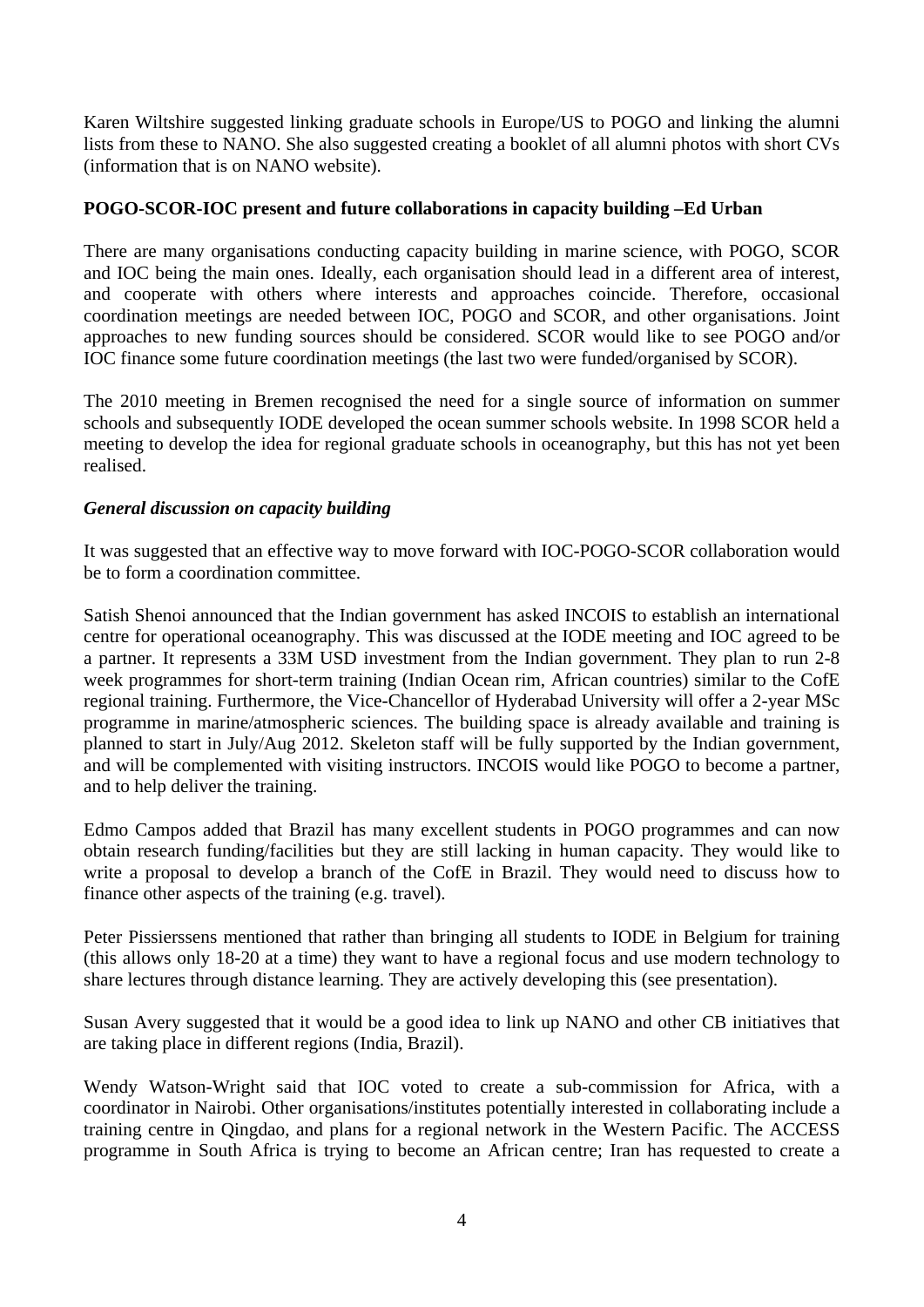regional centre in the Middle East. The University in Kuweit has a beautiful centre for oceanography that could benefit from capacity development.

John Field suggested that there is a gap in our capacity building efforts. In Africa generally, and UCT in particular, faculty are very stretched in supervising research projects. Funding more postdocs (there are many looking for positions) would really help to relieve their burden.

# **Reports on POGO activities: International Science Collaboration**

## **Expo 2012: Yeosu Declaration –Dosoo Jang**

106 countries and 23 domestic participants, plus a number of international organisations have registered to participate in the Expo 2012. The Yeosu declaration has been prepared by a Drafting Committee, a Domestic Review Committee, and an International Review Committee consisting of 20 marine experts (including POGO). The objectives of the Declaration are to increase the level of interest of the world citizens, including non-ocean communities, in issues and phenomena facing the ocean and coasts, to consolidate the will of international communities in order to Protect the Marine Environment, while simultaneously advancing technologies for green growth; and to create a legacy for EXPO 2012.

The Declaration will be promoted further at the World Oceans Summit, the 151<sup>st</sup> BIE Assembly and the Rio  $+20$  Summit. The culmination will be the Yeosu Declaration forum at the closing of the Expo, with the theme "Measures to translate the spirit of the Yeosu Declaration into action".

## **Expo 2012: POGO exhibit –Sophie Seeyave**

The exhibit will be articulated around 3 themes:

1. Ocean observations: how have we been observing the ocean over the last century?

1.1. Display of historical and new equipment (real objects as well as photos/videos) to show the evolution of ocean science and development of new technology, including the Continuous Plankton Recorder, the evolution of instruments for measuring temperature in the ocean (Nansen bottle with reversing thermometer, bathythermograph, CTD) and the evolution of instruments for measuring currents (different types of current meters).

1.2. Timeline of ocean explorations and development of POGO

Time line showing major landmarks in ocean exploration and ocean observations, and the year of foundation of all POGO member institutes.

2. POGO member institutions: who is carrying out these observations? (also why, where and when?)

Digital display showing:

2.1. Videos introducing the POGO member institutions

2.2. Videos highlighting the issues that are being tackled (e.g. climate change, ocean acidification, depletion of fish stocks, natural disasters)

2.3. Videos showcasing projects/cruises/expeditions led by the POGO member institutions.

3. Experiencing the ocean through the five human senses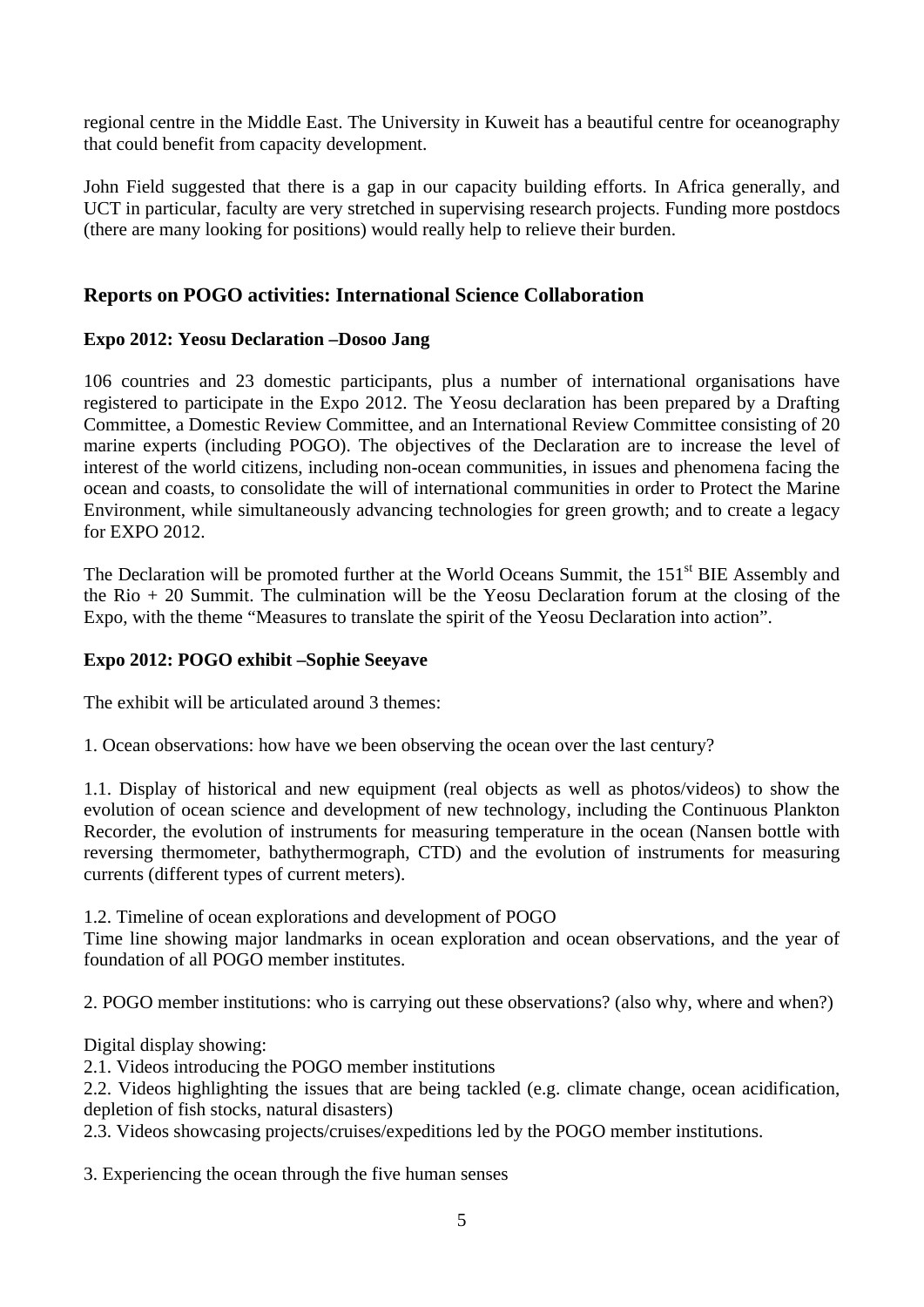Interactive and fun displays, aimed primarily at children, to demonstrate how the ocean looks/sounds/feels/smells/tastes.

#### **OceanSITES –Uwe Send**

OceanSITES can be described as a "POGO child". The data management team is very active (monthly Webex calls). The recent meeting at SIO was very successful, attended by over 40 participants from 14 countries, plus NASA/NOAA. Many teams/institutions were represented for the first time. They decided to build on existing data sets/infrastructure as well as starting new timeseries, but to tighten requirements and focus on the unique contributions of each station. A minimum set of variables to be measured by all sites was defined a year ago but needs to be revised in light of the Essential Ocean Variables that will be defined as a result of the Framework for Ocean Observing.

OceanSITES is 95% complete, but needs funding for the remaining 5% (2M \$). OceanSITES can make an instant contribution to the Deep Ocean Observing strategy.

Ed Hill commented that the programme needs to demonstrate how these measurements fit into the global scheme of ocean observations and what their scientific/societal benefits are. These need to be clearly justified to funding agencies.

## **GEO Task Blue Planet –Trevor Platt**

Since the inception of GEO, POGO has been committed to supporting it. POGO has been involved in various marine initiatives of GEO and has lobbied with GEO that, collectively, the aggregate of marine work in GEO be given more prominence. In 2011, POGO took the lead to write an overarching Ocean Task for the next GEO Work Plan. Other programmes have asked to join, so that the initiative is now highly representative of the marine community.

The new Task is called SB01 "Oceans and Society: the Blue Planet". This Task aims to:

- Provide sustained ocean observations and information to underpin the development, and assess the efficacy, of global-change adaptation measures (such as those related to vulnerability and impacts of sea-level rise).
- Improve the global coverage and data accuracy of coastal and open-ocean observing systems (remote-sensing and in-situ).
- Coordinate and promote the gathering, processing, and analysis of ocean observations.
- Establish a global ocean information system by making observations and information, generated on a routine basis, available through the GEOSS Common Infrastructure.
- Develop a global operational ocean forecasting network.
- Provide advanced training in ocean observations, especially for developing countries.
- Raise awareness of biodiversity issues in the ocean.

Components:

- C1: Global Ocean Information Coordination and Access (includes implementation of GOOS)
- C2: Operational Systems for Monitoring of Marine and Coastal Ecosystems
- C3: A Global Operational Ocean Forecasting Network (includes ChloroGIN, OceanSITES, IOCCG, CPR, IQOE)
- C4: Applications of Earth Observations and Information to Sustainable Fishery and Aquaculture Management (includes SAFARI).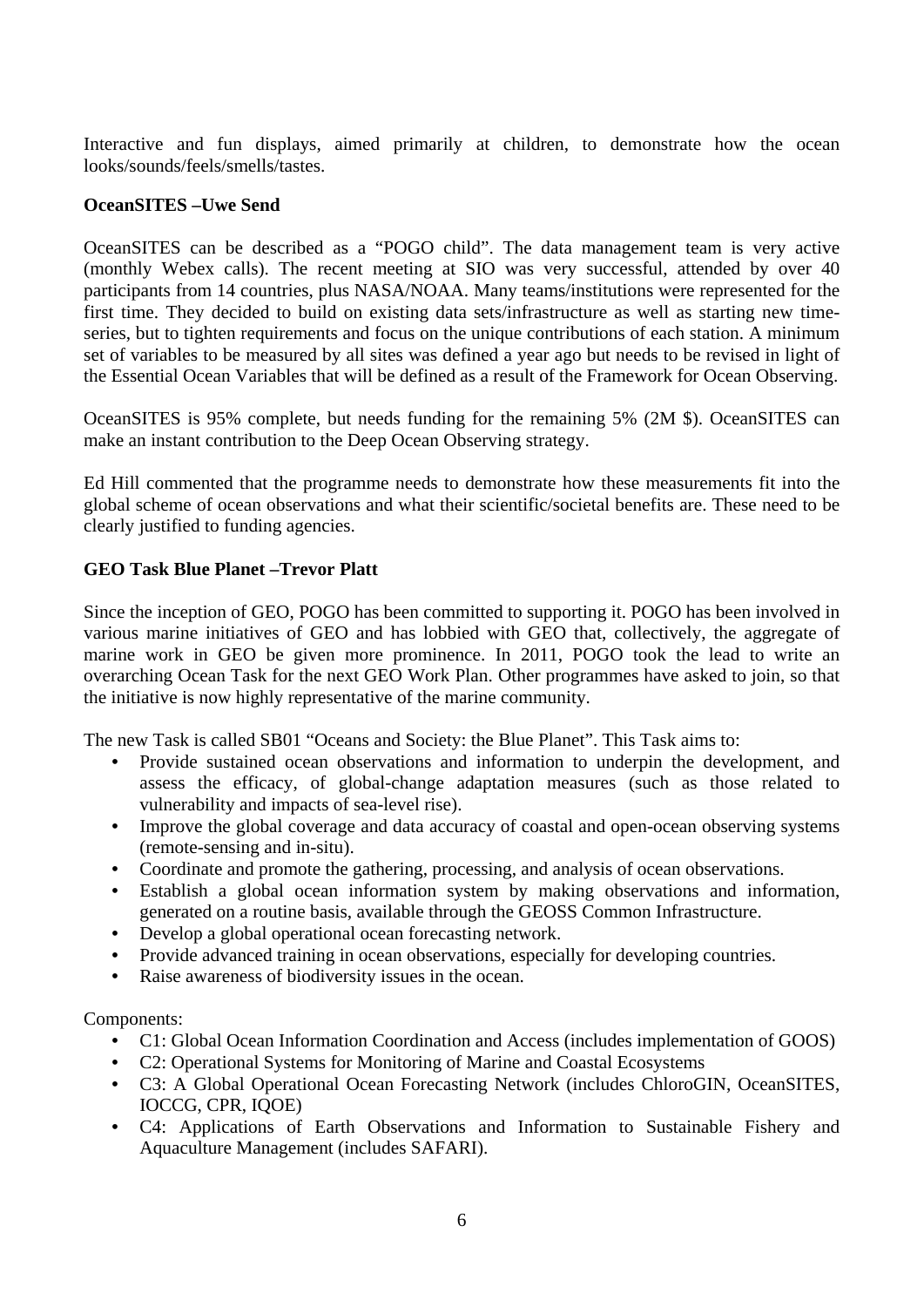The first proposed Action is a Blue Planet Symposium. This would immediately precede the GEO Plenary (November 2012) in Foz do Iguaçu (Brazil). It would include sessions on each of the GEO Societal Benefit Areas and aim to engage regional policy makers. It would also be an ideal vehicle for a showcase of Oceans United. The Secretariat would welcome POGO members interested in helping to organise it. Sponsors will need to be sought.

#### *Discussion of POGO strategy*

Karen Wiltshire and Alexandra Kraberg started the discussion with some ideas on what POGO can bring to its members and what it could achieve. POGO can be seen as a means of communication, exchanging ideas, setting up collaboration, fulfilling global commitments, and a means for the members to "earth" themselves. POGO could aim to modernise communications, enhance rather than compete with each other's scientific output, link outreach between institutions, and define achievable goals for important action items.

One such goal could be the long-term coordination of long-term datasets through data integration. This could link up with the German project MaNIDA, which aims to integrate different data management systems. POGO could create over-arching research themes to focus and guide activities for long-term data (research as well as outreach and capacity building).

The uniqueness of the POGO mission needs to be re-considered. For example, there is the perception that there is too much overlap between the GOOS and POGO missions. However, GOOS/JCOMM are very operational, whereas POGO could be seen as more time-series oriented. This focus could be the POGO "niche".

A comment was made that POGO has many activities but not always clear goals/products, except in capacity building. It was argued that POGO does have other goals in addition to capacity building, such as promoting and supporting Argo and OceanSITES. The POGO mission states that it doesn't set scientific goals and this should be adhered to as it is the remit of organisations like SCOR.

The main mission of POGO is to do collectively what can't be done individually. POGO's uniqueness is in "who we are". It is also important to concentrate on complementarity with other organisations and not just on uniqueness. A comment was made that POGO is very important, particularly for small countries (e.g. Netherlands), to justify the need for ocean observations to their funders. It must not be forgotten that the ocean is not an isolated system, and needs to be positioned in an Earth system context (need to collaborate more with non-marine organisations?).

What is lacking for the oceanographic community is a regular international conference that brings together all oceanographers (the Ocean Sciences meetings are not truly representative). The Ocean Facilities Exchange Group (OFEG) is a European consortium for the exchange of research ships and equipment (e.g. ROVs) that could be used/expanded on by POGO.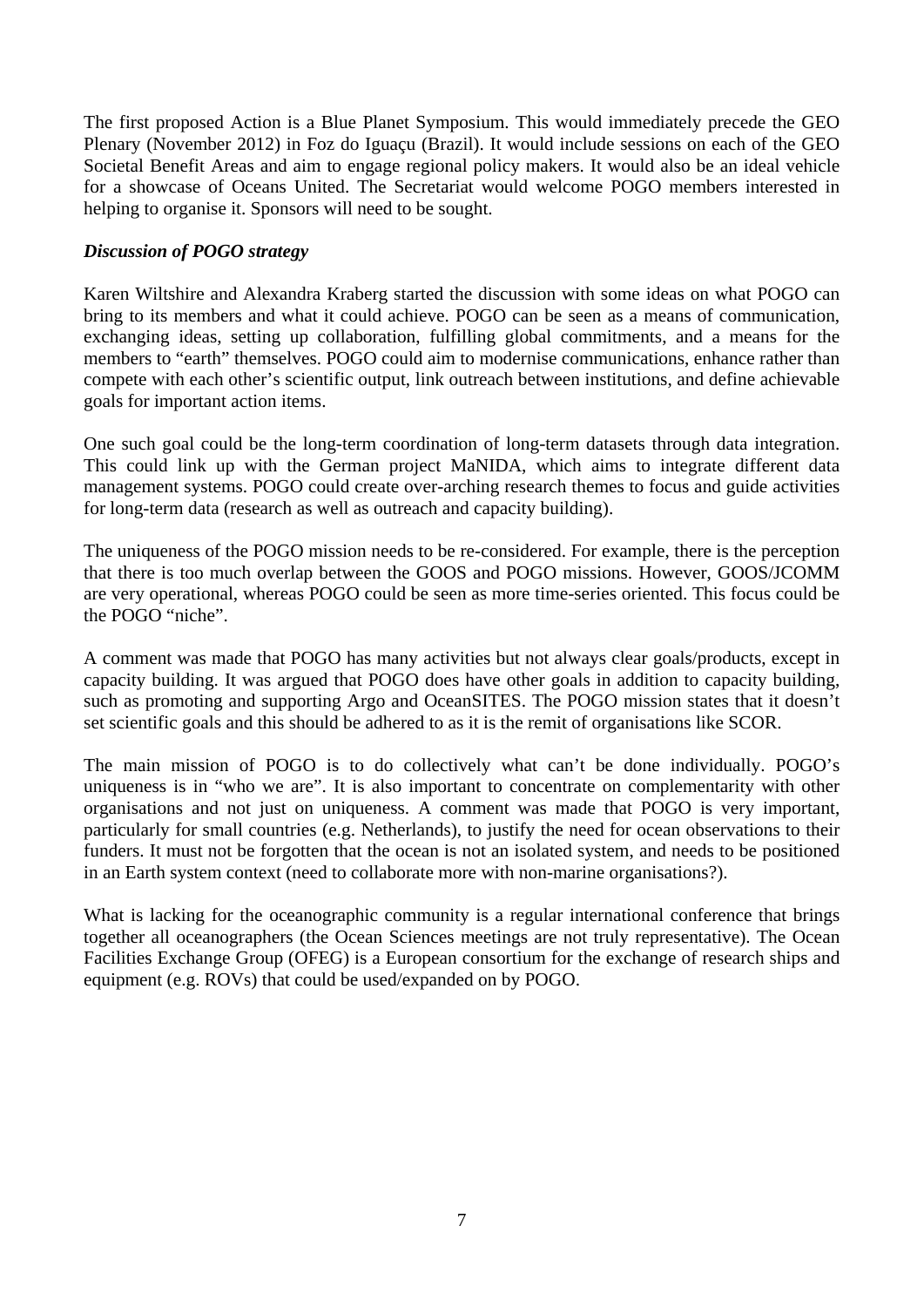# **Tuesday 10 January**

# **International programmes and activities supported by POGO**

#### **Framework for Ocean Observing –John Gunn**

There is no parallel to JCOMM in biology/biogeochemistry for setting Essential Ocean Variables (EOVs). The FOO aims to articulate best practices and believes that an integrated observing system will be a derivative of an EOV-based approach driven by requirements. The IOC assembly passed a resolution to dissolve i-GOOS and GOOS-SSC and form a new GOOS steering committee. Rather than form a separate committee it was proposed that the FOO should be governed by the same committee. This will consist of 15 members with observers. It is not clear if POGO would have a representative on the committee or an observer status. It is essential to align existing organisations to the framework. The governance structure should be determined as soon as possible to start implementation. An important issue to resolve is where coastal observations will sit (PICO plan). Sponsors' input to the panels will be required, as well as consultations with GEO.

#### **The Institute for Marine and Antarctic Studies (IMAS) and Southern Ocean Observing System (SOOS) –Mike Coffin**

Australia has invested heavily in marine science, and 40% of Australian marine science capacity and 60% of Antarctic research capacity is located in Tasmania (CSIRO, AAD, IMAS, University of Tasmania). UTAS hosts both Australia's Integrated Marine Observing System (IMOS) and IMAS, which itself hosts the International Project Offices for SOOS and the International Antarctic Institute (IAI).

The SOOS IPO is funded until 2015 with support from AAD. The Initial Science and Implementation Strategy has recently been published (http://www.soos.aq/pdf/SOOS\_Strategy‐ lowres.pdf). John Gunn and Mike Meredith are Co-Chairs of the Scientific Steering Committee that was recently constituted out of a pool of 70 nominations. The first SSC meeting will take place in February in Salt Lake City (N.B. Oscar Schofield succeeded John Gunn as Co-Chair in February 2012).

It was agreed that POGO members with Southern Ocean interests should be encouraged to contribute data. The involvement of IOC/GOOS is currently under discussion, in terms of what they will gain from being part of GOOS. Antarctic Treaty Consultative Meetings and SCAR are still the main hubs for discussing what different parties are doing in the Antarctic, but SOOS can play an important role in providing a common strategy to nations.

## **The Global Alliance of CPR Surveys –Sonia Batten**

Nine CPR surveys are currently in existence. The idea is to put them together to give a global perspective. Twelve labs and fifty vessels from nearly forty shipping companies are involved (it is never a problem to find ships). POGO can provide the interface between GACS and other ocean observing systems, and help with capacity building.

The Memorandum of Understanding was signed in Sept 2011 but still needs to be ratified. GACS will have a simple governance structure (Board of Governance, database Working Group and standards/ methodologies Working Group). The website will be coming soon: http://globalcpr.org.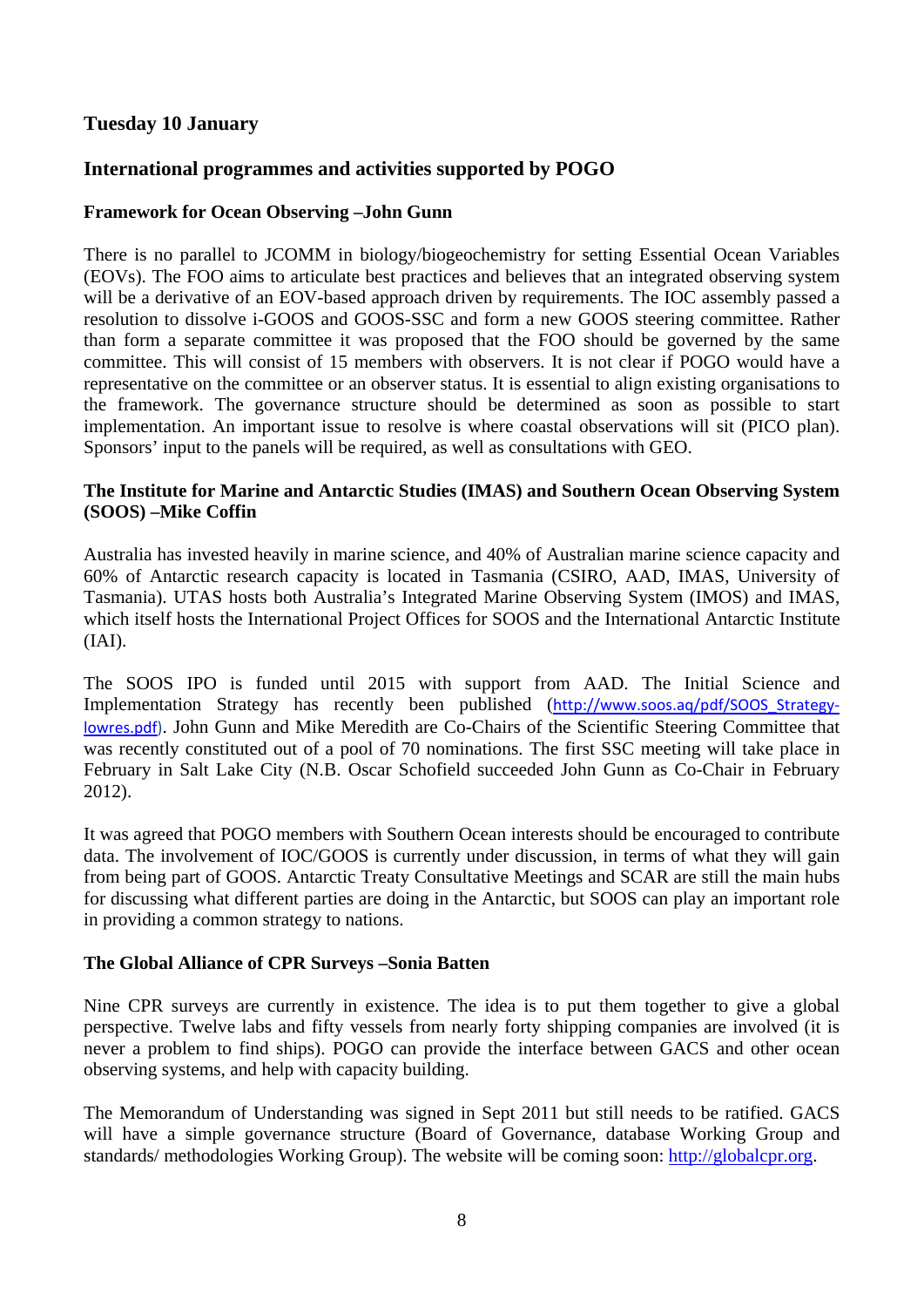## **The Panel for Integrated Coastal Observations (PICO) –Tony Knap**

GOOS started out with four panels (OOPC, coastal, health of the ocean…). The coastal panel has been subsumed by PICO. The PICO plan has the building blocks of a system of systems. Regional COOSs are being implemented in the developed countries but the global network exists in concept only. This should be built up gradually from the region level. The next step is to formulate a proposal for a super-site in south-east Asia. Capacity building is essential for the implementation of PICO. The IOC WESTPAC sub-commission in Bangkok could help in the implementation of the super-site.

The question was asked whether it is really necessary to divide observations into coastal and open ocean, since the boundary between the two is only conceptual and difficult to determine. We are still facing the problem that biological observations are in the coastal realm whereas the open ocean tends to be dominated by physics. This problem needs to be addressed in the overall governance. All members need to consider where they can contribute to these initiatives.

## **Some reflections on the Census of Marine Life –Jesse Ausubel**

Some elements that contributed to the success of the CoML included having and following an organisation chart; international SSC meetings every 4 months that reviewed milestones and were surprisingly effective; an international secretariat; and establishing and reviewing partnerships with international organisations.

Lessons:

- Big things can be done
- Have a clear charter
- Enjoy the era of macroscopes
- Practical management helps
- Respect the power of trust and conviction: the programme worked because of the participants, not the organisational structure.

## **The International Quiet Ocean Experiment (IQOE) –Ian Boyd**

The project is now seeking endorsement from POGO and SCOR to go forward. This represents an opportunity to ensure that sound measurement is an integrated part of global ocean observations.

The IQOE will adopt a community-based approach, focussed on innovation and minimisation of economic impact. It aims to evaluate the current state, how is it changing, what are the consequences, and how does the present differ from the past. Work streams will integrate into ocean observing systems, data management and communication, modelling, economic consequences, engagement with industry and with the public.

The Science Plan is to be finished in February. It is structured around 4 themes:

- 1. Ocean soundscapes
- 2. Defining the effects of sound on marine organisms
- 3. Observing sound in the ocean
- 4. Industry and regulation.

The outcomes will be increased recognition of sound as an important dimension of global change, reduced uncertainty and technological innovation.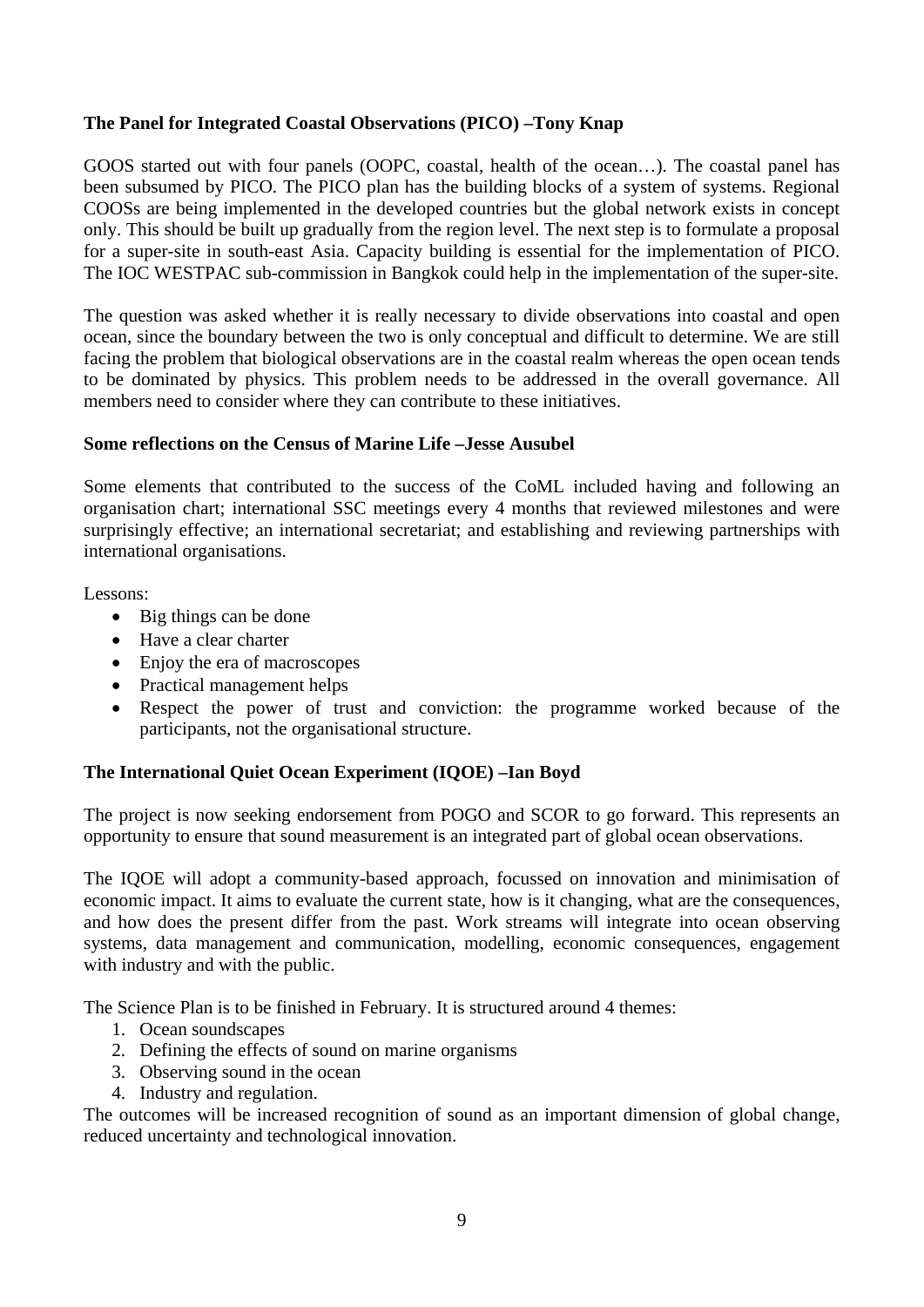The next step is for POGO/SCOR to nominate up to 3 people to review the proposal and approve a planning committee.

#### **GEO Biodiversity Observation Network (GEOBON) –Trevor Platt**

GEOBON has both a Community of Practice and a Task within GEO. It is a voluntary committee guided by a steering committee comprising key stakeholders. It emphasises open-access data resources. There are 8 topical WGs –WG5 is marine ecosystem change focussing on distribution, extent and condition of marine ecosystems and how they are changing over time. The current Chair is Carlo Heip, who is seeking a co-Chairman to replace Jan de Leeuw. GEOBON is linked to the Blue Planet task within the new Work Plan, for example with the CPR programme. Over 10M EUR of EU funding is earmarked to support GEOBON.

#### **Indonesian Throughflow GATEWAY Programme –Dongchull Jeon**

The programme is a collaboration between the US (URI, LDEO), China (SIO/SOA), Korea (KORDI), and Indonesia. The objective is to monitor the contribution to the ITF of Mindanao/Halmahera and Luzon Strait and to establish how leakage into the ITF depends on Mindanao Current transport. Proposals were submitted to national governments. The preliminary plan will be presented at the CLIVAR meeting in March 2012. Field work is planned to begin in 2013-2015. The US is conducting an independent project with Taiwan using moorings.

POGO support (sending letters to funding agencies) would be appreciated. It would be possible to integrate with PICO on a basin scale.

#### *General discussion*

## *IQOE:*

The possibility of adding acoustical instruments to OceanSITES moorings was discussed. OceanSITES would be interested in hosting acoustical instruments as they can consolidate data from anemometers and other instruments, however the problem of the extremely large volumes of data generated by acoustical instruments would need to be overcome first. There is a real willingness for this project to bring biology and physics together. There may need to be a greater focus on the ocean acidification issue. The cost of programme has not been estimated yet. Navy officials of various countries have been engaged from the start and were well represented at the OSM.

There was some discussion about the title of the programme. Title does present a bias but this is the same as for other global changes (e.g. ocean acidification). The idea is that even though we currently don't fully understand the effects of anthropogenic sound, sooner or later a quieting will be required. Another implication of the title is that IQOE is about passive acoustics. Indeed, natural experiments and removals are deemed to be a valuable and innovative part of the programme.

The Sloan Foundation wants to encourage the next step only if POGO and SCOR think it is worthwhile. The programme is not highly defined yet, and there is room to modify things over the next couple of years. There is a need to define a global community, and this is a very good reason to have POGO involved. The next 2 years will involve more planning and scoping. If there is an International Year of Acoustics in 2017 involving POGO institutions there will be a need for proposal writing. AWI has been thinking of an acoustical programme and would like to take an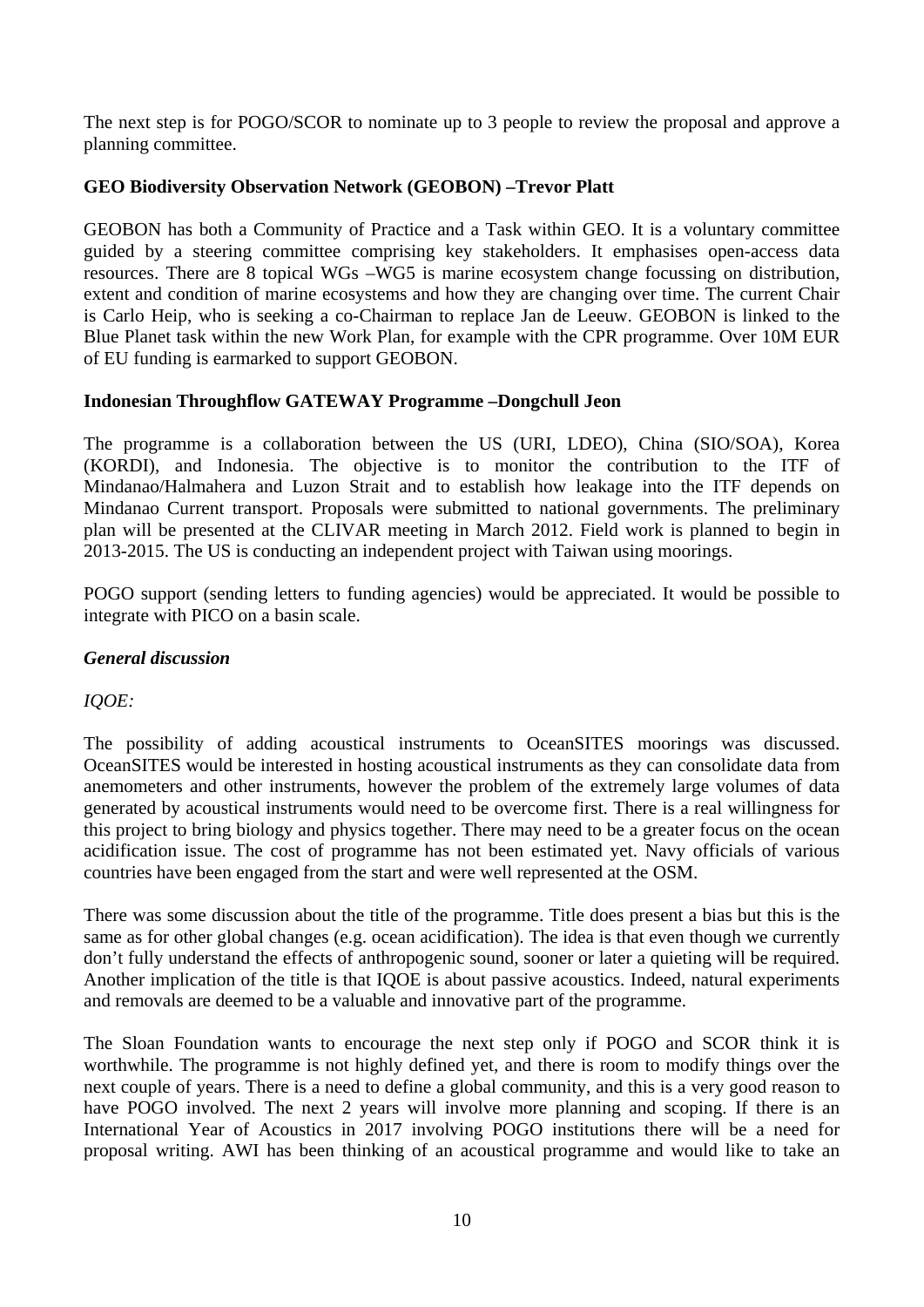active role, since they have several specialists. The programme could also potentially enhance the visibility of POGO.

#### *GEOBON:*

For oceans to carry more weight within GEOBON POGO members need to send more people to their meetings, particularly through their National Committees.

#### *POGO Mission statement:*

The participants discussed how to update the Mission Statement and suggestions were sent to the Secretariat in writing. These will be incorporated in the new version.

Suggestions to enhance member engagement between meetings included forming working groups and exploring the possibility of seconding people from POGO member institutes to the POGO Secretariat (virtually or in person).

## **Emerging initiatives in Ocean and Earth Observations**

#### **The Mohole project 50 years after: Scoping and feasibility of reaching the mantle frontier – Kiyoshi Suyehiro**

The International Ocean Discovery Programme is the new name of IODP (formerly Integrated Ocean Drilling Programme). It is hoped that mantle drilling will be achieved under the new programme. The Deep Carbon Observatory initiative has recently been funded by the Sloan Foundation, presenting possible collaborative opportunities.

Three candidate sites have been identified, that would involve over 10km of drilling (water depth + crust). An initial feasibility study for 2017 drilling has been carried out. Key issues that emerged were the extreme bottom-hole temperatures and limited drill bit life.

The Borehole into Earth's Mantle (BEAM) Science plan is to be produced with Sloan Foundation funds. The cost of the project would be 1M \$ per day over 500 days, therefore a total cost of 500M USD. This represents a 5-fold smaller budget than space missions. Risk areas are to be discussed in February (safety, funding, public acceptance, environmental effects, science community support). With funding and engineering developments this could be within reach in 10 years' time.

#### **Potential use of ITU telecommunication cables for monitoring the oceans –Rhett Butler**

There is currently a global coverage of submarine fibre-optic cables with repeaters every 40km. The idea to exploit this for ocean observations has been around for some time but might now be within reach, since the right groups have been engaged. A workshop on this topic was hosted by ITU, WMO and IOC as part of "Green Standards Week".

The workshop addressed science, technology, law of the sea and business aspects. Most observing systems deal with the upper ocean, particularly with the growing use of satellites. Disaster (tsunami) monitoring systems are vulnerable to vandalism and have high maintenance costs and downtime issues. Current cables will be replaced in around 15-20 years' time; this would provide an opportunity to add sensors.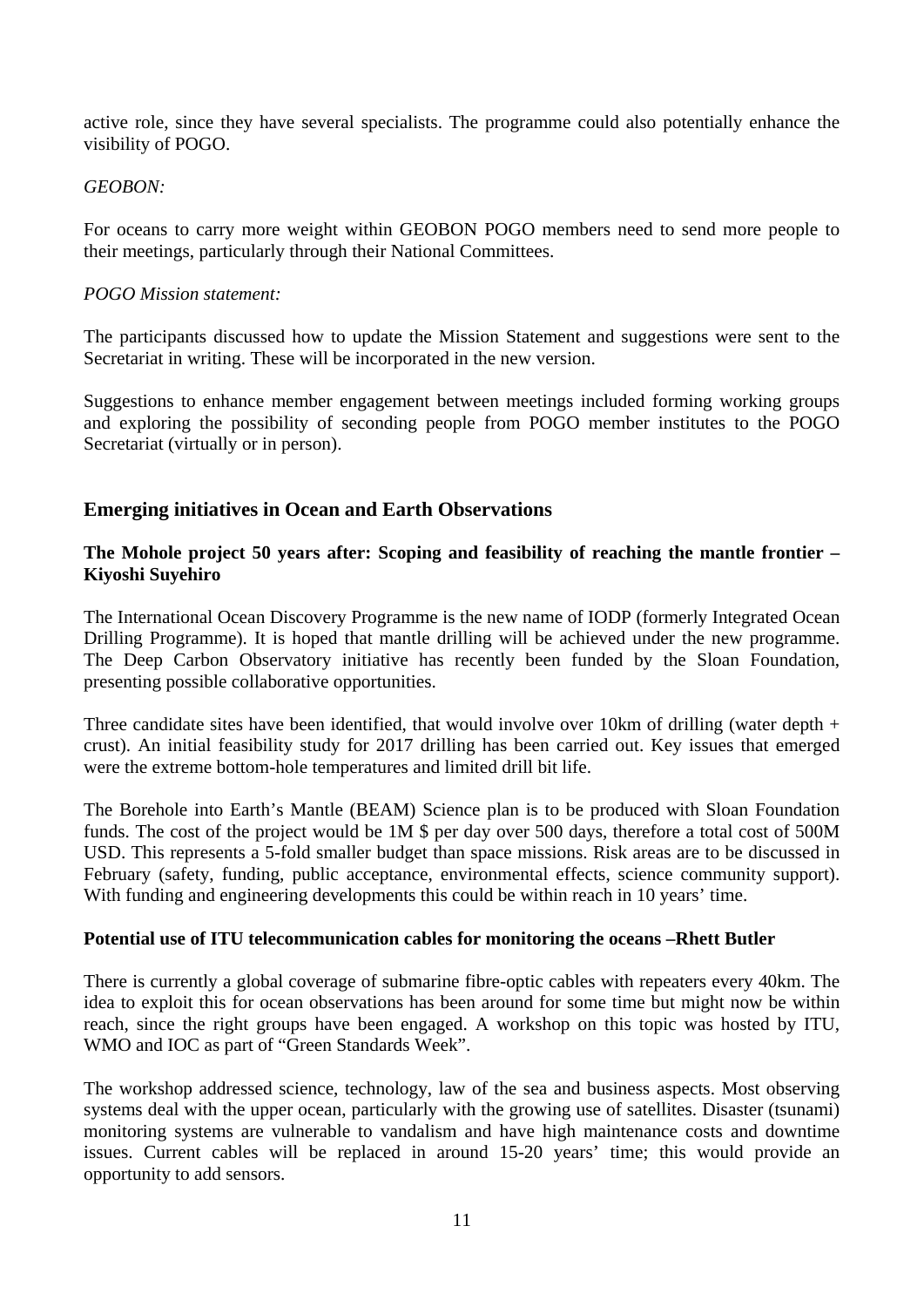The workshop issued a Call to Action to form a joint task force and a "sensor strategy" was drafted. There are issues with measurements in Exclusive Economic Zones potentially being hindered by UNCLOS, the risk of added downtime, and ownership of the equipment. POGO could get involved in discussions about obtaining exemption for EEZs on the basis that ocean observations are for the greater good (similar to meteorological observations).

#### **The SeaOrbiter Project –Ariel Fuchs and Jacques Rougerie**

SeaOrbiter is an exploration vessel and a drifting sub-marine as well as marine observation platform permitting the *in-situ* and continuous observation of the marine ecosystem, the monitoring of physical and chemical parameters of the ocean/atmosphere interface and the development of research on human behaviour in extreme situations. The estimated cost of project is 30M EUR including scientific and diving equipment. Drifting is the main propulsion mode but the vessel can also be towed. It is not designed to be entirely submerged (more like an ice-berg). The advantage of being at the surface is to look at the ocean-atmosphere interface.

The plan is to have one vessel in each ocean, with plans for Southern Ocean/Antarctica/ Arctic to be developed in the coming years. 2012 is going to be the construction year. The project leaders want to create an International Science Committee and welcome POGO for scientific advice.

## **Ocean observations for disaster mitigation and response**

## **Preliminary results of JAMSTEC mission for the Great 2011 Tohoku Earthquake –Yoshihisa Shirayama**

Activities after the tsunami included rapid response geophysical survey, biological survey of disturbances caused by the earthquake and ecosystem response; monitoring and modelling of radioactivity off the coast of the Fukushima power plant (government request). All ship resources were used (26 cruises, 311 days).

Changes in deep-sea organisms were observed around the fault line. It was decided to accelerate the implementation of DONET 2. This could provide an opportunity for partnership with IQOE. A new ship is scheduled for completion in 2013.

#### **Indian Ocean tsunami warning and mitigation system –Satish Shenoi**

The tsunami warning system was established as a result of the 26 December 2004 Indian Ocean tsunami that was responsible for 230,000 deaths. The system is governed by IOC but fully owned by the countries. It is a network of focal points, based on international cooperation and free data exchange. IOC provides the "glue" that brings everything together. Each nation is responsible for issuing warnings and must have strong links with emergency authorities. The system consists of coastal sea-level networks and deep-ocean tsunameters. The early warning system consists of risk assessment and reduction, monitoring and warning service; dissemination and communication, and awareness and response.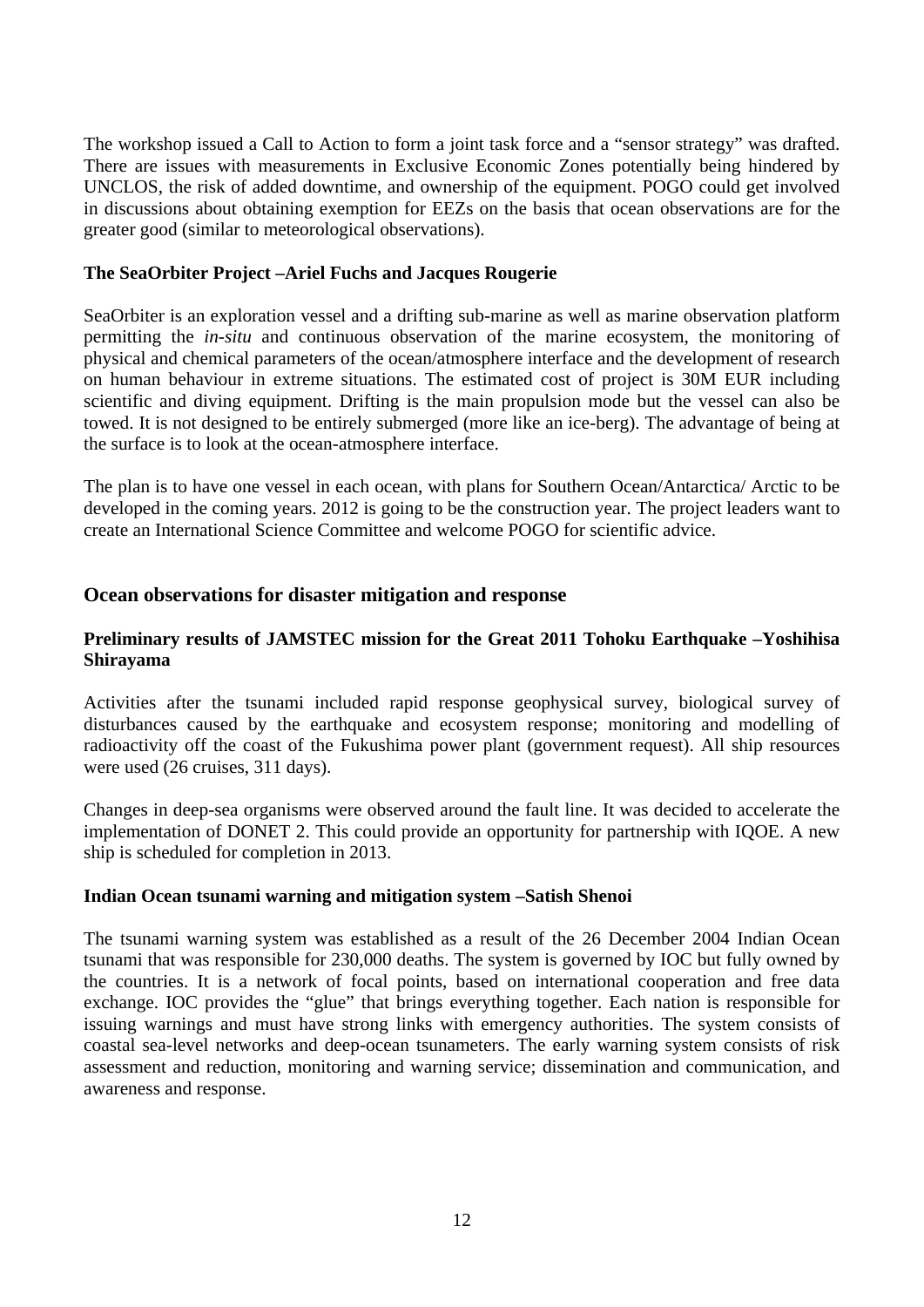# **Wednesday 11 January**

# **Other programmes with common interests with POGO**

# **GEO Ocean Observing Community of Practice (CoP) –Trevor Platt**

The CoP was established by the GEO User Interface Committee in 2011.It is now an element of the Blue Planet Task. The initial focus of the Community of Practice will be to:

- 1. Encourage collaborative action in the flow of data from the ocean observing system through data management systems to scientific and operational users; and
- 2. Encourage connection of ocean data streams to the GEOSS Common Infrastructure
- 3. Liaise with the Blue Planet Task.

Possible activities of the CoP include interfacing some key ocean observing system data systems with the GEO Common Infrastructure for data interoperability (Argo, OceanSITES, Ocean Observatories Initiative, Continuous Plankton Recorder (CPR), IODE Ocean Biogeographical Information System, IODE OceanDataPortal and WMO Information System). It will liaise with other identified leaders of the GEO 'Blue Planet' Task. The first face-to-face meeting will take place at Ocean Sciences 2012 in February. Discussions have been initiated regarding its contribution to the putative Blue Planet Symposium.

#### **Possible coordination of Antartic research cruises with IMR Norway –Einar Svendsen**

The Norwegian programme will conduct cruises in the Antarctic in 2014-15 focussing on the biological production and assessment of krill. They are seeking collaborators, for example to provide good ocean circulation or ecosystem models for the region. Participants at the meeting who expressed an interest in potential collaboration were IO-USP (Brazil) and BAS (UK).

#### **IODE –Past and future interactions with POGO –Peter Pissierssens**

IODE links up National Oceanographic Data Centres (NODC) and marine libraries worldwide. IODE activities consist of data and information management, with capacity development being an important aspect, in particular through the Ocean Data and Information Networks (ODIN) and Ocean Teacher Academy (OTA) (www.oceanteacher.org). ODINs provide equipment, training, and seed funding for operational activities and for newly created data centres and marine libraries. They work in a regional context, addressing common as well as national goals. Ocean Teacher runs ~8 courses per year (mostly on Oceanographic Data and Information Management) and has trained over 1000 students from 120 countries since 2005. OTA supports classroom learning, blended training, online tutoring and online self-learning.

IODE provides a lecturer (Dr Murray Brown) to the Nippon Foundation-POGO Centre of Excellence (2009-2010 and 2011-2012) for the data management module. The training materials are included in OTA.

IODE aims to set up regional training centres in Japan, Argentina and India that would expand the OTA to a "global classroom" using distance learning technology in order to reach hundreds of students instead of 20 per course. Is there a possibility that POGO members could provide regional centres? Also, POGO members could collaborate with IODE through the Global Classroom to receive and/or provide training. The CofE course could also use the same technology to "globalise" its programme. POGO members are also encouraged to use the IODE Ocean Data Portal to share and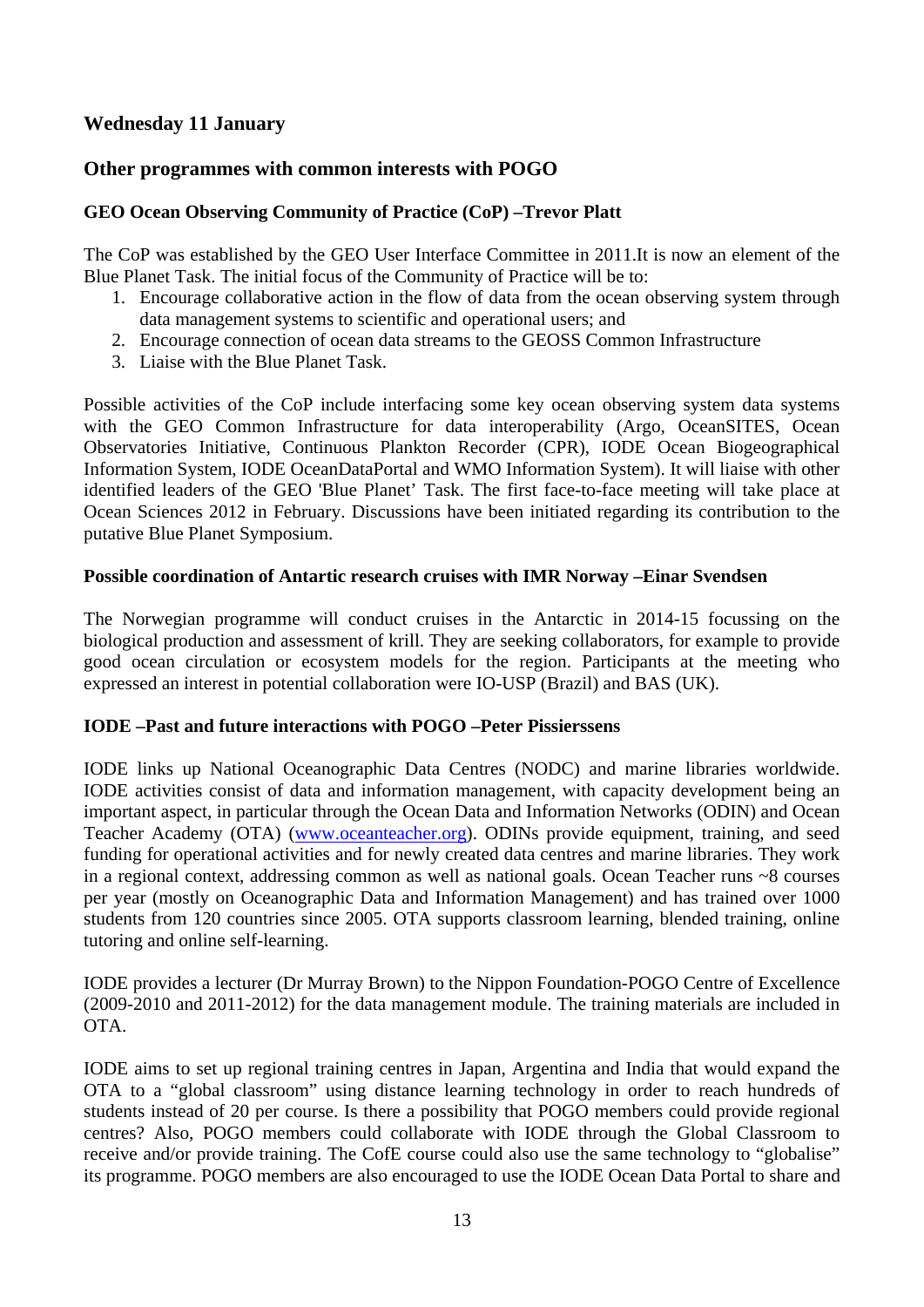disseminate data. It would be good for POGO to establish a data management literacy activity jointly with IODE.

## **POGO-IOC collaboration and implications of the withdrawal of US funding to UNESCO – Wendy Watson-Wright**

SCOR was established in 1957 to foster international collaboration. IOC was established in 1960. It has functional autonomy from UNESCO, is composed of 142 member states and works through member states, regional bodies and sub-commissions (new one being set up in Africa in spring). IOC is the voice of ocean science within the UN.

Since the withdrawal of US funding, IOCCP employees will become SCOR employees and JCOMMOPS employees will become WMO employees. The oceanographic side of JCOMM may suffer. There is a possibility that OOPC may also go to WMO, however IOC is trying to retain Albert Fischer. All countries other than USA can still make financial contributions to IOC.

There general sympathy expressed for this unfortunate situation that IOC is experiencing. One person questioned whether there was a need for a more resilient system than IOC. Wendy Watson-Wright stressed that IOC will continue international coordination, with the help of POGO and others.

During Rio +20 there will be a 4-5 day science conference run by ICSU/UNESCO and IOC has been requested to convene a session on ocean observations. POGO could play a leadership role in this if it comes about.

## **Successful development of ocean observing capabilities in emerging countries**

#### **Brazilian activities and observations in the South Atlantic –Edmo Campos**

Historically IOUSP has been dedicated mainly to coastal oceanography. However, in recent years there has been an increasing awareness of the need to better understand the impacts of the large scale on the coastal zone. IOUSP decided to contribute to observation and modeling in the South Atlantic, in particular establishing a climate observing system. In early 2011, instead of using an adapted oil platform for ocean observations, the Brazilian scientific community convinced the government to make a call for proposals, which ended up funding several multimillion projects, including the acquisition of a new ship.

#### **Chilean progress in rebuilding its facilities since the 2010 earthquake and tsunami –Carina Lange**

The time series station off Concepcion is now 10 years old. A coastal mooring and glider observations have been added. A new time-series has also been set up off Patagonia. With help from the international community, COPAS has made good progress with rebuilding its facilities. POGO can help further by continuing to support the Austral Summer Institute and helping to find funds for the new coastal station in Dichato. It would also be good to include COPAS time series stations in PICO and for COPAS to become part of GACS by including CPR surveys in supply ships to Easter Island/Juan Fernandez/Antarctic Chilean base.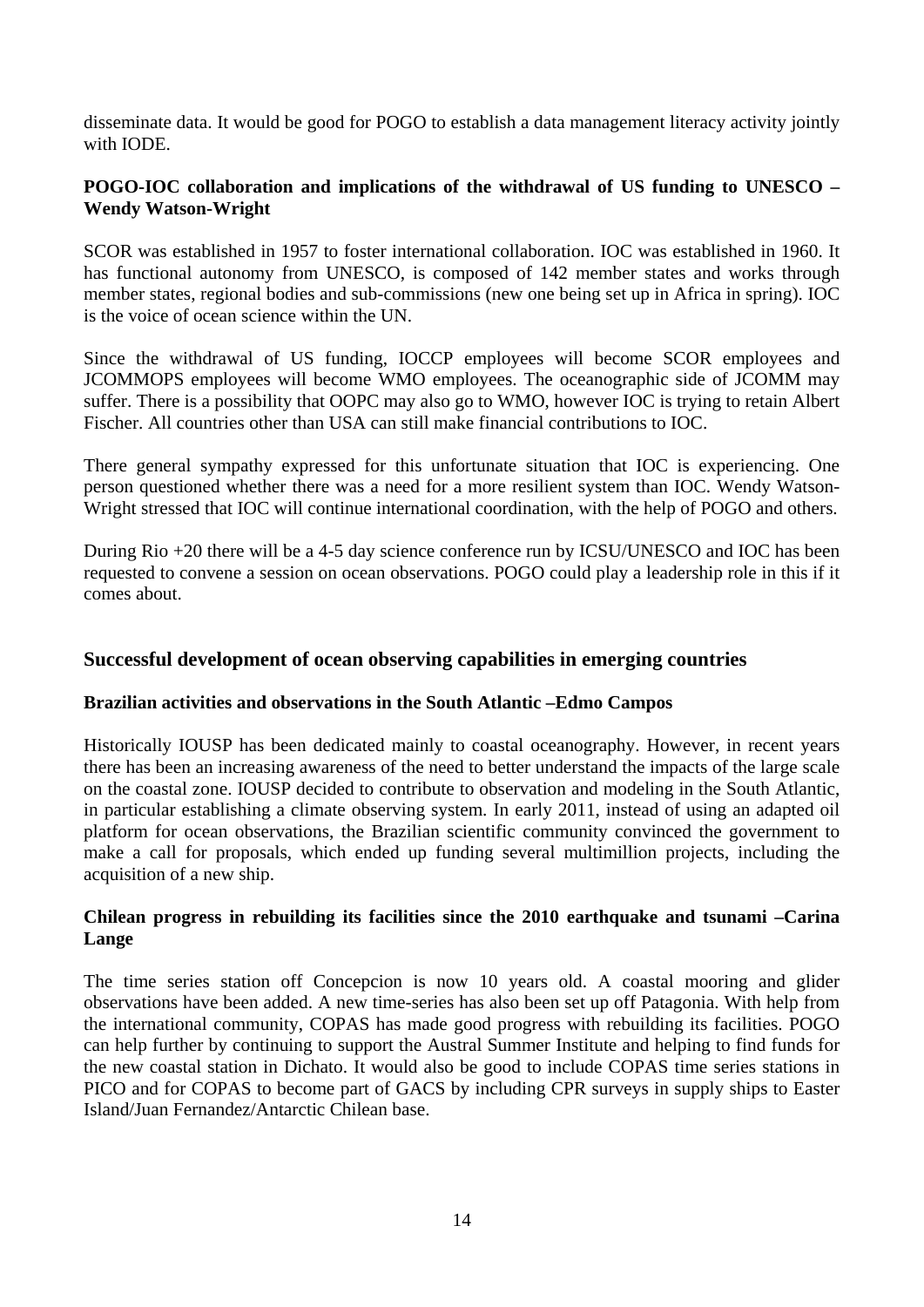#### **South African Activities –John Field**

OceanSAfrica is a consortium of South African marine science organisations. The 4 Pillars of OceanSAfrica are:

- In situ observations (DEA: Oceans & Coasts)
- Remote sensing (UCT, MRSU)
- Modelling (Nansen-Tutu Centre)
- Data and product dissemination (SAEON)

An African Marine Remote Sensing Network is being developed through ChloroGIN-Africa, DevCoCast and the Marine Remote Sensing Unit. A new ice breaker SA Agulhas II will be launched in March 2012 (134m long, accommodating 100 scientists and 45 crew).

South Africa is leading capacity development initiatives for the rest of Africa for example through workshops in collaboration with IOC, WMO, Nansen-Tutu, EamNET and ACCESS (Africa Centre for Climate and Earth Systems Science). The University of Cape Town runs an Applied Marine Science Master's degree that has had 76 graduates since 2002, most of them from South Africa and other African countries. They also have a video-conferencing facility that could provide opportunities for distance learning.

#### **The First Institute of Oceanography initiatives in Indian Ocean climate observations –Ma Deyi and Yu Weidong**

FIO contributes to the Indian Ocean Observing System (IndOOS) through time-series observations and a regional programme. FIO is developing buoys, the latest development being the addition of  $CO<sub>2</sub>$  sensors (in collaboration with IMBER/SIBER). FIO is involved the IOC-WESTPAC SEAGOOS pilot project "Monsoon Onset Monitoring and its Social and Ecosystem Impacts", with a cruise that took place in April-May 2011, and a number of summer schools and workshops.

#### **Development of ocean observations by IOCAS –Sun Song**

The Chinese Academy of Science has 3 institutes for marine research. The seas around China are complex hydrographic environments, affected by severe problems such as harmful algal blooms, green algae blooms, jellyfish blooms. IOCAS is establishing a coastal ecosystem observing system, including long term observing and research vessel-based survey. They are also involved in the North Pacific Ocean Circle Experiment (NPOCE). A new research vessel has just been launched (100m long, 49 scientific berths and 31 crew).

#### *General discussion*

POGO should be pro-active in sharing best practices and expertise between developed and developing countries. The OceanSITES working group will promote this.

The CofE could take advantage of UCT, ASI and other course modules via video-conferencing.

Many countries have research projects in the Southern Hemisphere. IOC is doing some coordination but generally these efforts could be better coordinated. SOOS can also play an important role in this respect, since all 3 continents located in the Southern Hemisphere are represented on the SOOS committee.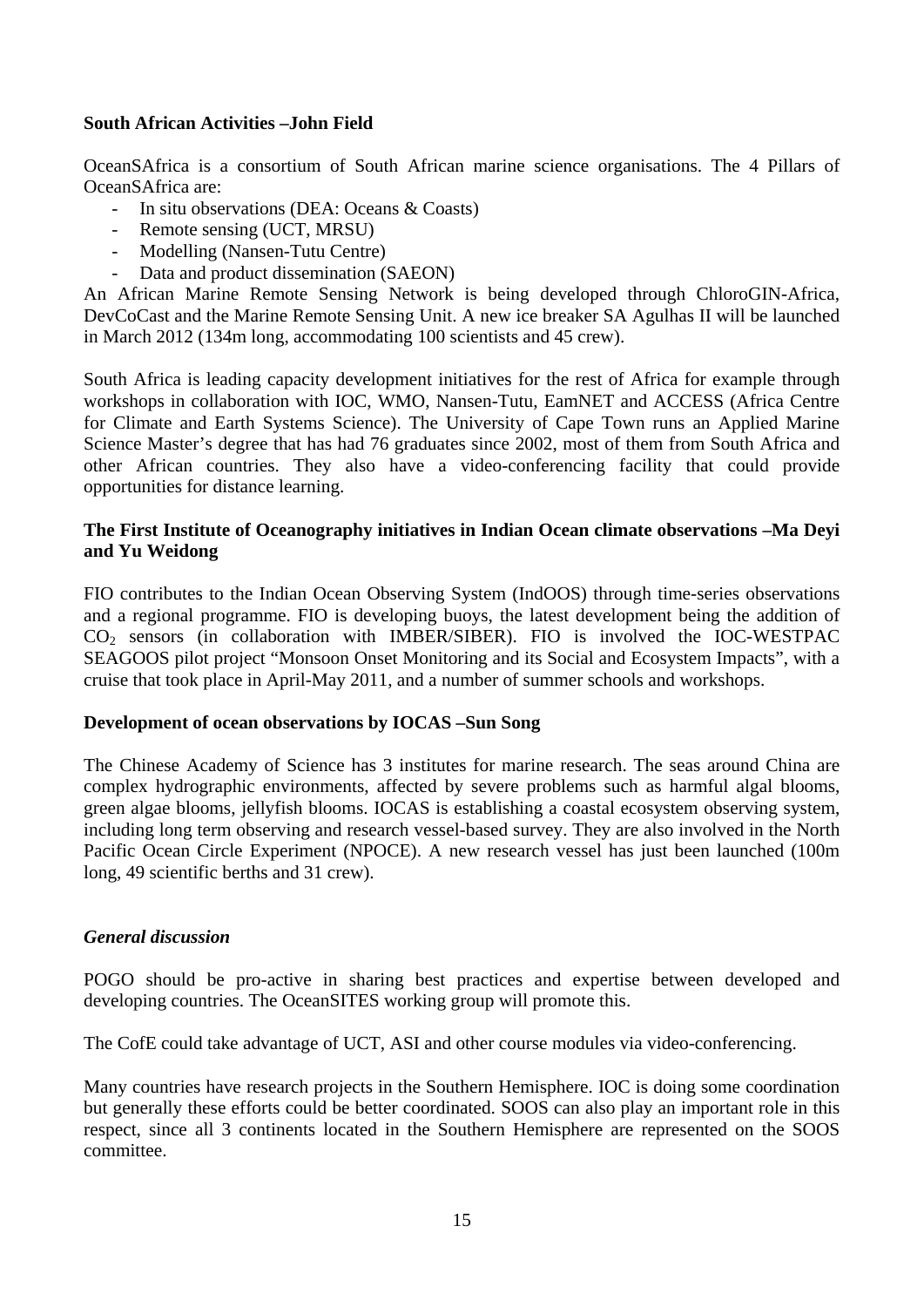The vandalism issue can be partially solved by educating fishermen on the use of these instruments, encouraging them to take care of them. However, it is not necessarily possible to reach out to fishermen from other countries. There is also the piracy problem. In India they implemented the use of conical buoys as they are more difficult to get onto to remove instruments.

# **POGO Business**

#### **News and Information Group**

Sophie Seeyave gave a report on the News and Information Group Meeting that was held on 8 Jan and attended by Jan Seys, Andreas Villwock, Karen Wiltshire, Trevor Platt, Shubha Sathyendranath and Sophie Seeyave, with Tiffany Wardman, Craig Macaulay and Cindy Clark participating via teleconferencing.

The meeting emphasised the need for full representation of member institutes (currently only 12 official reps) and re-established the role of the NIG as an *advisory* body to the POGO Secretariat. It also established the need for a simple, feasible Strategy and Action Plan and reinforced the need for face-to-face meetings once a year in conjunction with POGO Meetings and for a critical mass of attendees.

Specific actions included requesting each POGO member to appoint a representative to the NIG, the need for more 1-page articles for the website on ocean observations for societal benefit, and requesting member contributions to the POGO newsletter. Occasional press releases issued by the members could be signed as "POGO" press releases. POGO members will be requested to ensure their websites have a visible link to the POGO website.

Activities for the NIG could include production and dissemination of new promotional materials (including for capacity building), and refining the powerpoints on POGO and ocean observations in general to be distributed to the members so that Directors can give presentations on POGO to their institutes. NIG members could also include articles on POGO in their institute newsletters.

The page on the POGO website with links to programmes that deal with long-term datasets will be further developed, with some introductory text to be provided by Alexandra Kraberg. This initiative could be further developed in collaboration with the Marine Network for Integrated Data Access (MaNIDA) initiative (AWI).

## **Venue and dates for POGO-14**

John Field gave a presentation on Cape Town as a venue for the next POGO Meeting and showed various hotel/meeting venue options. Cape Town was agreed as the venue for POGO-14, which will be held on 22-24 January 2013.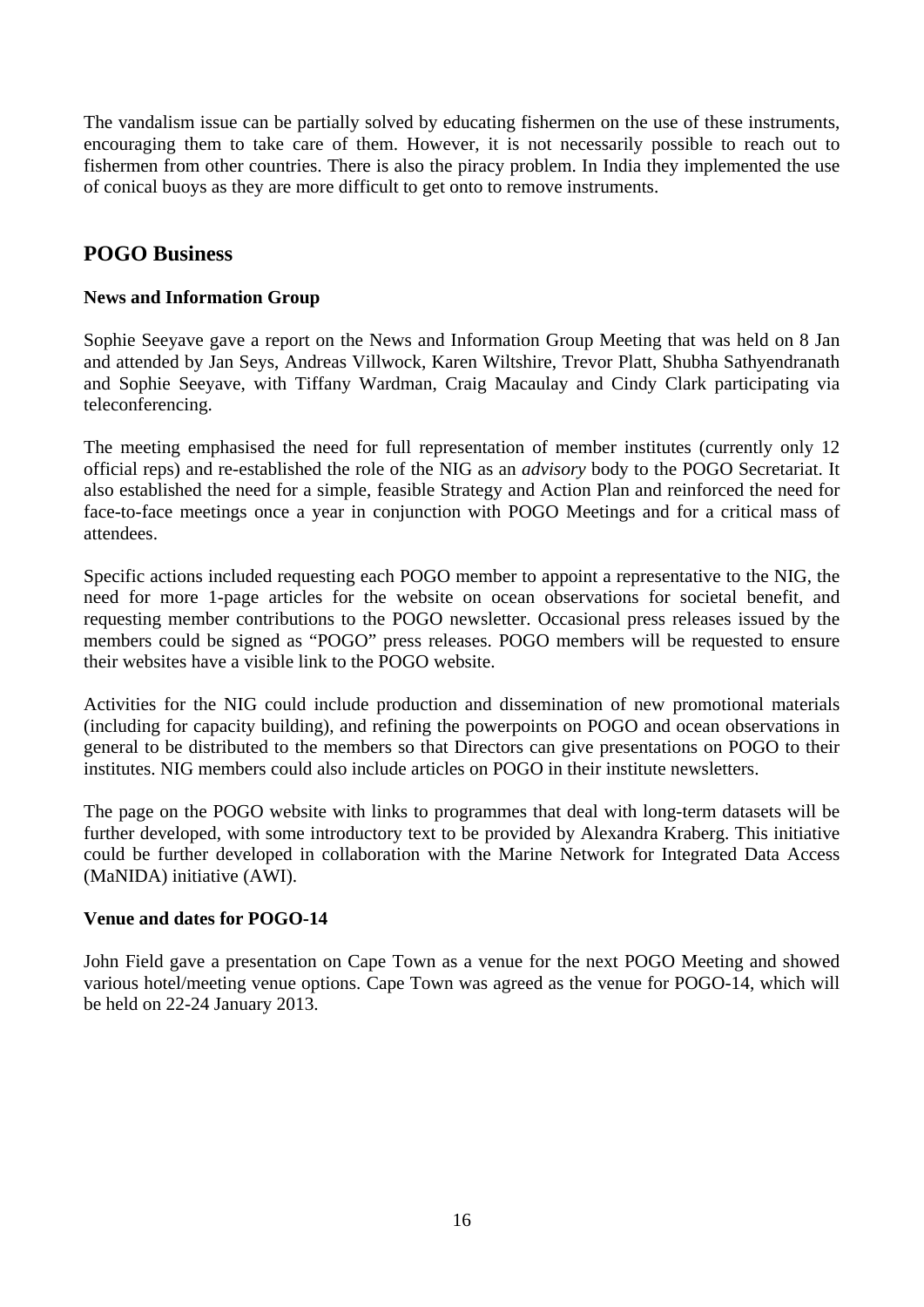# **SOEST Science Presentations**

## **Hawaii Ocean Time series –Matt Church**

Near monthly cruises to Station ALOHA have been conducted since October 1988. ALOHA is a deep, open ocean (~4800 m) site. Shipboard and remote (moorings, gliders, floats, and satellites) measurements of ocean biogeochemistry, physics, and plankton ecology are made. These are 4-day cruises, with intensive sampling to 1000 m. The value of HOT observations continues to increase with time. HOT provides one of the few records of biogeochemical and physical variability in the open ocean waters of the Pacific across multiple time scales: episodic, seasonal, interannual, and multidecadal. Knowledge gained from HOT furthers our understanding of global-scale ocean change. For example, HOT observations indicate that both chlorophyll and primary production are increasing and prominent increases are occurring below the depth of satellite detection. Shipboard time series programmes remain vital components of ocean observing strategies.

## **WHOI-Hawaii Ocean Time Series station –Roger Lukas**

WHOTS is an element of NOAA's Ocean Reference Stations and part of the OceanSITES and JCOMMOPS international network. Trends, such as ENSO and annual cycles are resolved by HOT, whereas short-term variations such as effects of eddies and storms are resolved by WHOTS. The station consists of a surface buoy providing data in real-time, and a mooring that provides delayedmode data. WHOTS data is applied to research on air-sea fluxes, ocean models, ocean climatology including atmospheric forcing and carbon variables, eddies and ecosystem dynamics.

#### **ALOHA cabled observatory –Bruce Howe**

The ALOHA Cabled Observatory (ACO) is part of Station ALOHA. It was deployed in 2011. Present sensors include CTD, pressure, ADPs, video, hydrophones and thermistor array (autonomous). It will provide a wealth of diverse data. New ideas and projects will be enabled, addressing further diverse topics (proposals need to be submitted).

#### **Monitoring marine debris with models and observations before and after the tsunami of March 11, 2011**

Drifting buoys are used to study the trajectory of marine debris (15,000 trajectories collected since 1979). No drifters were in the tsunami area at the time of the Great Tohoku Earthquake. The SCUD (Surface Currents from Diagnostic model) was used to model tsunami debris dispersion. Reports of debris washed up on beaches and seen by a navy ship in the Pacific in September 2011 were used for model validation (debris was found where the model had predicted).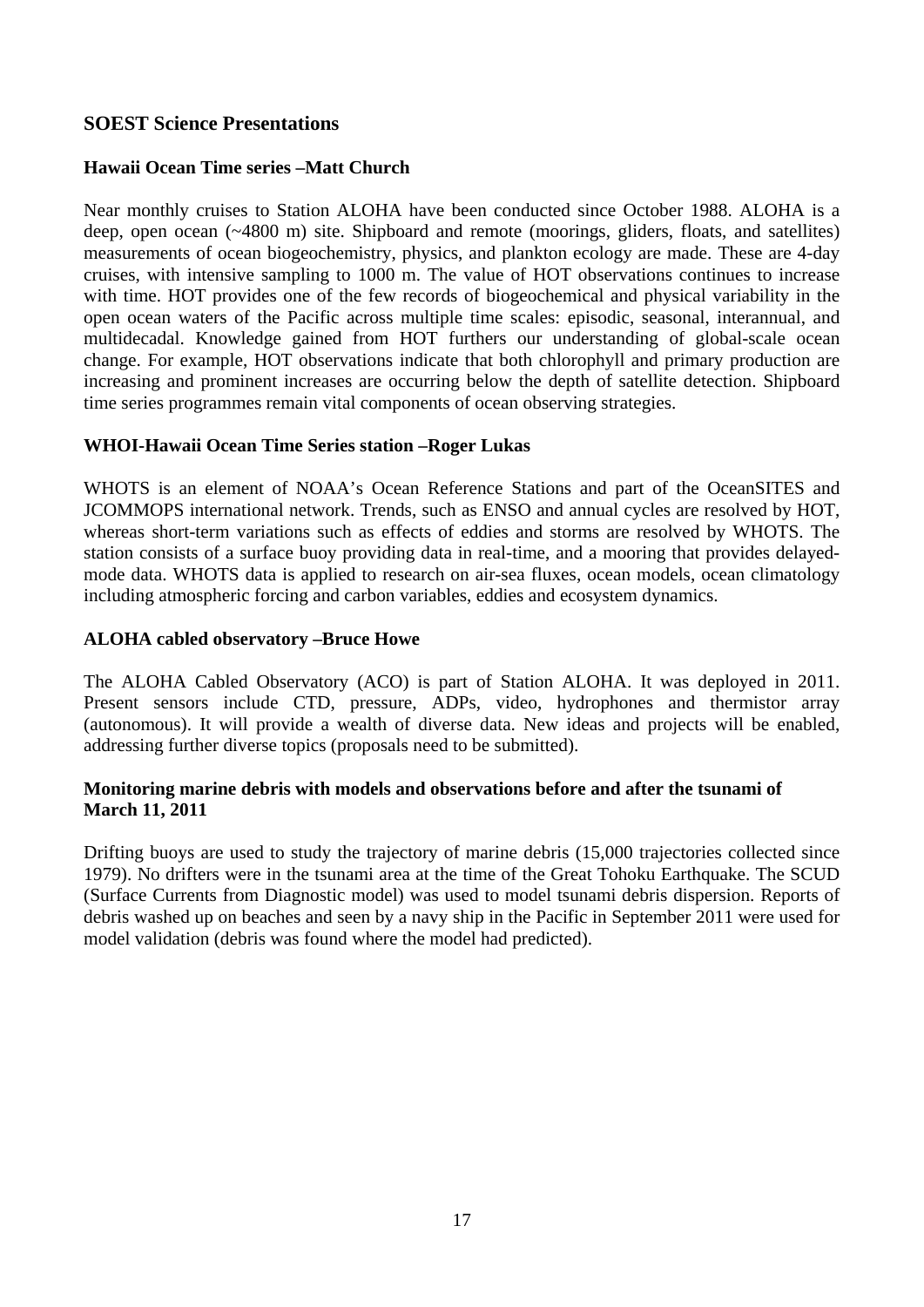# **Action Items**

## **Capacity Building**

- 1. POGO to continue to support and reinforce its on-going capacity building activities: Action: Secretariat, BIOS and members.
- 2. POGO welcomes the plan for establishing an international training institute in India for operational oceanography, and POGO to support the activities of the institute: details to be established through discussion with Satheesh Shenoi. Action: Secretariat and Satheesh Shenoi.
- 3. POGO welcomes the plan in Brazil to provide enhanced opportunities for regional training in ocean observations, and POGO to support these developments: details to be established through discussion with Edmo Campos. Action: Secretariat, Gerry Plumley and Edmo Campos.
- 4. POGO members to help disseminate information on POGO capacity building activities broadly. Action: N&I Group and POGO members.
- 5. POGO to work with IOC (including IODE) and SCOR to explore opportunities for collaboration, strengthening of on-going efforts and initiation of new activities, including distance learning, summer schools website, data management literacy, IODE course at Centre of Excellence, Ocean Teacher Academy. Action: Secretariat, Wendy Watson-Wright, Peter Pissierssens, Ed Urban, all Members.
- 6. POGO Secretariat to begin establishing a database of former trainees. Action: Secretariat.
- 7. POGO members with international graduate-training opportunities to provide appropriate web links to be added to POGO website. Action: N&I Group to send information to Sophie Seeyave.
- 8. Explore the possibility of identifying AMT-like training opportunities during cruises of other institutes. Action: Secretariat to prepare a one-page synopsis of the programme and distribute to Members. Members to investigate possibilities.
- 9. Members to explore availability of a suitable teacher for providing a mathematics and statistics module of one-to-two weeks at the NF-POGO Centre of Excellence in Bermuda. Action: POGO Members.
- 10. Share information on teaching modules and related information available among POGO member institutions. Action: Gerry Plumley, Peter Pissierssens.

# **GEO**

1. POGO to explore the possibility of organizing a Blue Planet Symposium prior to the GEO Plenary in Brazil 2012, in partnership with members of Oceans United. Action: Secretariat.